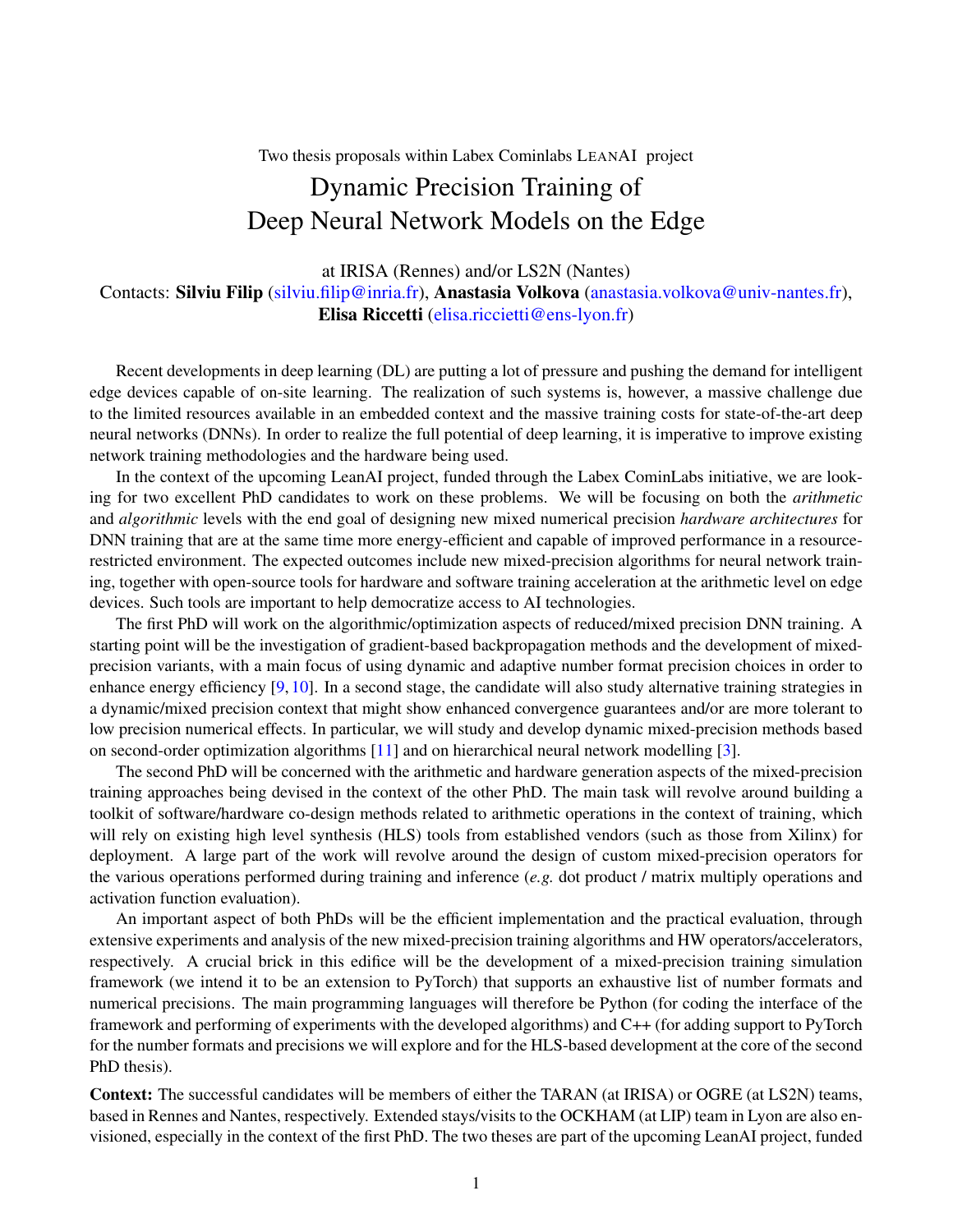through the CominLabs initiative (<https://cominlabs.inria.fr/en/>), which will start later this year. They will be working directly with Silviu Filip (<https://people.irisa.fr/Silviu-Ioan.Filip/>), Elisa Riccietti (<http://perso.ens-lyon.fr/elisa.riccietti/>), Anastasia Volkova (<https://avolkova.org>), Rémi Gribonval (<http://perso.ens-lyon.fr/remi.gribonval>) and Olivier Sentieys ([http://people.rennes.](http://people.rennes.inria.fr/Olivier.Sentieys/) [inria.fr/Olivier.Sentieys/](http://people.rennes.inria.fr/Olivier.Sentieys/)).

When: The desired starting date is October 1st 2021.

Who: The successful candidates should be highly motivated and creative. Both positions require a strong background in applied mathematics and/or computer science, with knowledge of DL techniques. Additionally, a strong understanding of continuous optimization algorithms is required for the first PhD, whereas good knowledge of hardware design is a must for the second position. Good programming skills are also required in both cases.

Application: Informal inquiries are strongly encouraged and the interested candidates can contact any member of the project for additional details and information. Applications are accepted until the positions are filled. The application should be sent by email to Silviu Filip [\(silviu.filip@inria.fr\)](mailto:silviu.filip@inria.fr), Anastasia Volkova [\(anastasia.volkova@univ](mailto:anastasia.volkova@univ-nantes.fr)[nantes.fr\)](mailto:anastasia.volkova@univ-nantes.fr) and Elisa Riccetti [\(elisa.riccietti@ens-lyon.fr\)](mailto:elisa.riccietti@ens-lyon.fr) and it should include:

- motivation letter
- CV
- transcripts for the courses of the last two years of study
- contact information of two references (title, name, organization, e-mail)

## References

- [1] J.-M. Muller, N. Brunie, F. de Dinechin, C.-P. Jeannerod, M. Joldes, V. Lefèvre, G. Melquiond, N. Revol, and S. Torres. *Handbook of Floating-Point Arithmetic*. Birkhäuser Boston, 2nd edition, 2018.
- [2] C. Lauter and A. Volkova. A framework for semi-automatic precision and accuracy analysis for fast and rigorous deep learning. In *2020 IEEE 27th Symposium on Computer Arithmetic*, pages 103–110, 2020.
- <span id="page-1-0"></span>[3] H. Calandra, S. Gratton, E. Riccietti, and X. Vasseur. On a multilevel Levenberg–Marquardt method for the training of artificial neural networks and its application to the solution of partial differential equations. *Optimization Methods and Software*, pages 1–26, 2020.
- [4] N. Brisebarre, G. Constantinides, M. Ercegovac, S.-I. Filip, M. Istoan, and J.-M. Muller. A high throughput polynomial and rational function approximations evaluator. In *2018 IEEE 25th Symposium on Computer Arithmetic (ARITH)*, pages 99–106. IEEE, 2018.
- [5] A. Fan, P. Stock, B. Graham, E. Grave, R. Gribonval, H. Jegou, and A. Joulin. Training with quantization noise for extreme fixed-point compression. *arXiv preprint arXiv:2004.07320*, 2020.
- [6] B. Barrois and O. Sentieys. Customizing Fixed-Point and Floating-Point Arithmetic A Case Study in K-Means Clustering. In *2017 IEEE International Workshop on Signal Processing Systems (SiPS)*, pages 1–6. IEEE, 2017.
- [7] T. Zhang, Z. Lin, G. Yang, and C. De Sa. QPyTorch: A low-precision arithmetic simulation framework. *arXiv preprint arXiv:1910.04540*, 2019.
- [8] S. Fox, J. Faraone, D. Boland, K. Vissers, and P. H. Leong. Training deep neural networks in low-precision with high accuracy using FPGAs. In *2019 International Conference on Field-Programmable Technology (ICFPT)*, pages 1–9. IEEE, 2019.